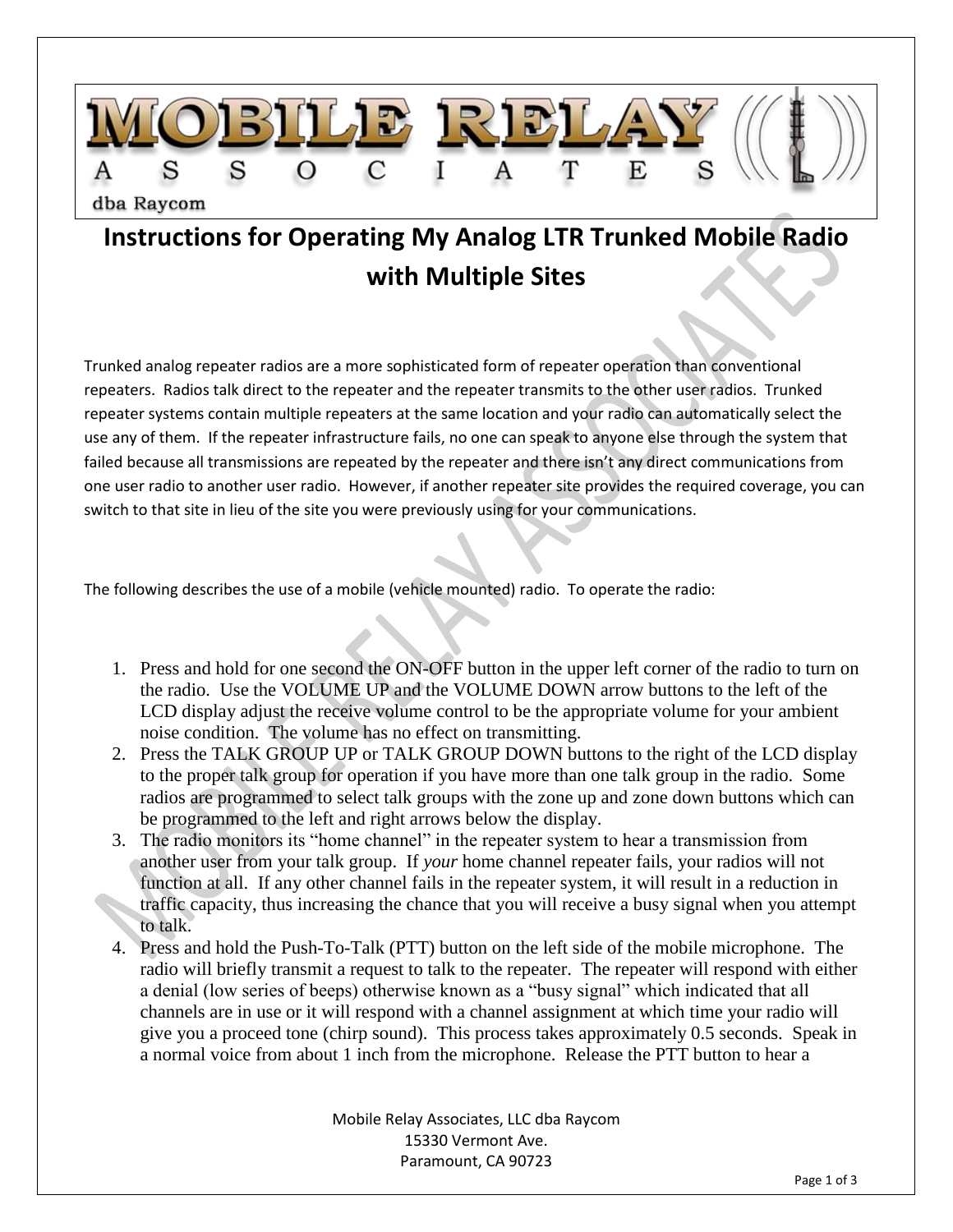response from the party you have called. Do not yell or scream as it will only degrade your intelligibility.

- 5. If you are receiving a transmission from someone in your talk group, your radio is inhibited from transmitting. When you press the PTT button, you will get an error tone until the transmission ceases at which time you will be able to transmit.
- 6. All user radios from the same talk group that are turned on and in range of the trunked repeater system will switch to the same repeater in the trunked repeater system as your radio for the period of the transmission. They will then revert to the home channel after the transmission is finished.
- 7. Before you reach a poor signal area for the repeater you are using, you should notify the other users that you are switching to another repeater site and tell them which site you plan to use. Once you drop out of range of the repeater, you cannot tell anyone where you are and now the other users will be required to guess what has happened to you.
- 8. You can only communicate with another user who is using the same repeater system. Therefore, if you switch to another repeater, you will not be able to talk to anyone on other repeater system. If they cannot switch to the new repeater system you are now using, you will not be able to communicate.
- 9. Some radios are programmed with SYSTEM SCAN. When you hang up the microphone in the microphone clip, the radio will scan multiple tower sites. If your radio hears a signal from another user, the radio will lock on the same repeater for several seconds (typically 10 seconds) to allow you to respond to the transmission using the same repeater. If you attempt to transmit without first hearing a transmission from another user, the radio will transmit using the repeater site that was last selected manually by the operator of the radio.
- 10. Many repeater sites have overlapping coverage, so it is possible in many situations to use more than one repeater for the area in which you are located. Typically, you choose the repeater that gives the best overall coverage for your area of operation that you travel. However, if you are trying to talk with another user who is in range of only one repeater, you need to use the same repeater as the other user because you both must be using the same repeater in order to communicate.
- 11. With trunked repeater operation, all transmissions go through the repeater. Therefore, when you talk, all the users (that are in range of the repeater) will hear your transmission with the same clarity if you are in range of the repeater. If you are not in range of the repeater, no one will hear you speaking. If you have a strong signal into the repeater, everyone will hear you clearly. As the signal gets weaker, all other users will start to hear a background hiss on your transmission. As the signal continues to degrade, all other users will hear static mixed in with your transmit audio and eventually as the signal gets weaker, there will not be enough signal to understand your transmission and the repeater may stop entirely retransmitting (otherwise known as dropping out of the repeater) your signal. Typical range is dependent upon the location of the repeater and how high the repeater antenna is located above ground.

Some people operate their radio while the vehicle ignition is turned off. The following information applies to the vehicle battery for mobile (vehicle mounted) radios:

> Mobile Relay Associates, LLC dba Raycom 15330 Vermont Ave. Paramount, CA 90723